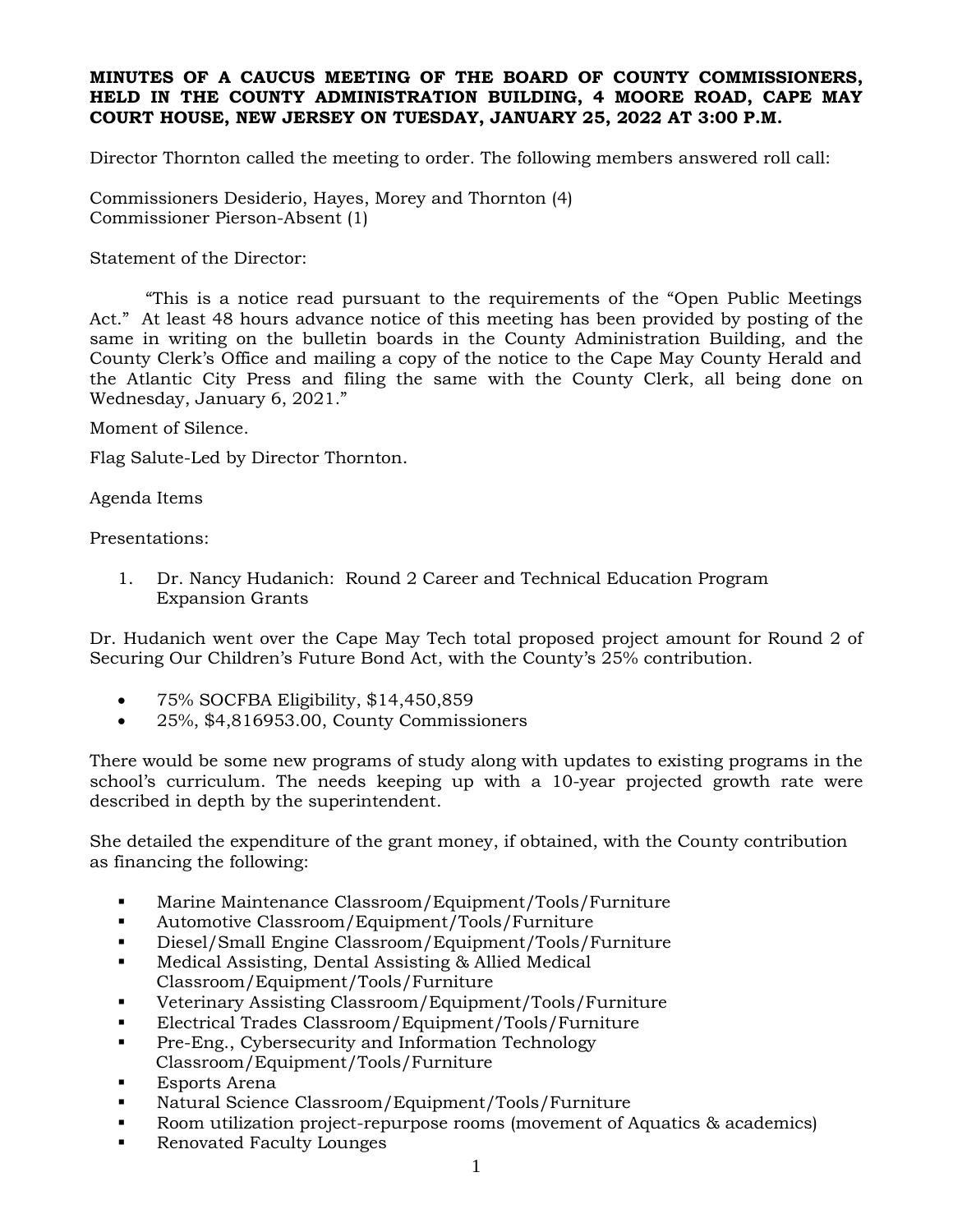- Expanded Cafeteria & College/Career Readiness Center
- Renovated Boathouse
- New dock and road
- Outdoor updated for grow ponds

Discussion:

## **1. Allison Hansen-** Purchasing Report

Ms. Hansen detailed awards, extensions, or changes to contracts, and competitive contracting of the following resolutions: Res. Nos. 48-22, 53-22 and 60-22.

Res. 48-22 awarding Contract No. C2-1 to United Uniforms, LLC and Contract No. C2-2 to Action Uniform Co., LLC to furnish and deliver uniforms for various Public Safety Departments.

Res. 53-22 amending Contract No. C9-63 to Senior Care Centers of America, Inc. d/b/a Active Day of Cape May for Adult Day Services-Medical as needed for the Department of Human Services Division of Aging and Disability Services.

Res. 60-22 authorizing use of competitive contracting to solicit proposals for Landscape Architecture Services for the County of Cape May.

# **2. Robert Church-**Engineer's Update

The following resolutions on the agenda to be authorized during the Regular Meeting of Board tonight were acknowledged or discussed by Mr. Church.

Res. 63-22 authorizing Change Order No. 1-Final in the amount of \$1,973.40 to RTW Construction, Inc. contract for 2020 Miscellaneous Drainage Improvements II, Townships of Middle and Lower.

Res. 64-22 awarding contract to South State, Inc. in the amount of \$9,528,944.50 for 2021 Maintenance Paving on Various County Roads.

Res. 65-22 awarding contract to South State, Inc. in the amount of \$3,028,329.34 for Ocean Drive (CR619)  $62<sup>nd</sup>$  Street to  $80<sup>th</sup>$  Street Resurfacing Improvements, Borough of Avalon.

Res. 66-22 amending Resolution No. 31-22, accepting the work and closing the contract with IH Engineers, Inc. for Professional Traffic and Roadside Safety Engineering Services on an as-needed basis.

Res. 67-22 authorizing Modification No. 1 to the Partnership Agreement between the Department of the Army and Cape May County for design and construction of the Delaware Avenue (CR640) Emergency Shoreline Protection Program.

Res. 68-22 accepting Grant Award from United States Department of Commerce Economic Development Administration for construction of a multi-tenant technology building located at Cape May County Airport, Lower Twp, New Jersey in the amount of \$2,974,800.00.